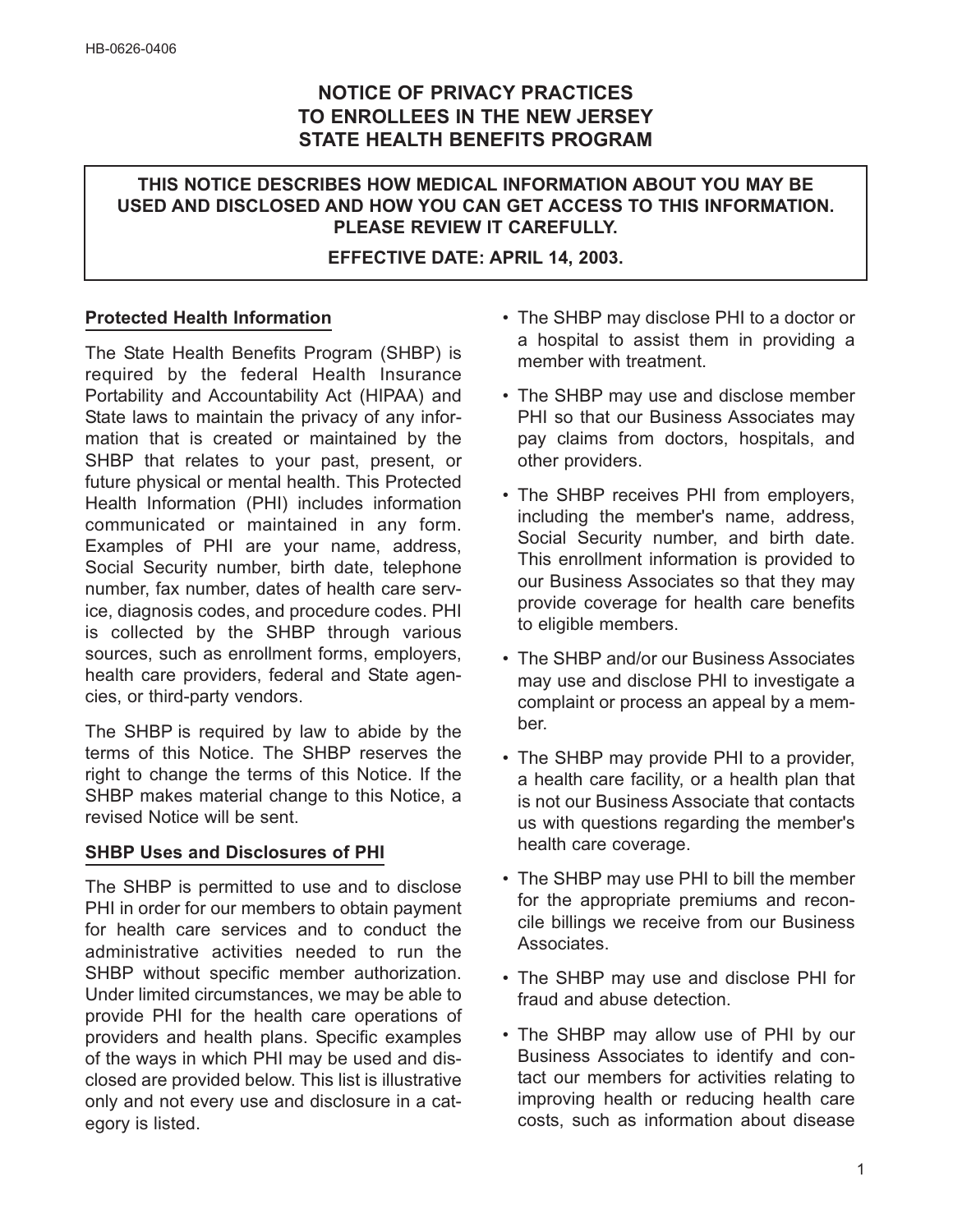management programs or about healthrelated benefits and services or about treatment alternatives that may be of interest to them.

- In the event that a member is involved in a lawsuit or other judicial proceeding, the SHBP may use and disclose PHI in response to a court or administrative order as provided by law.
- The SHBP may use or disclose PHI to help evaluate the performance of our health plans. Any such disclosure would include restrictions for any other use of the information other than for the intended purpose.
- The SHBP may use PHI in order to conduct an analysis of our claims data. This information may be shared with internal departments such as auditing or it may be shared with our Business Associates, such as our actuaries.

Except as described above, unless a member specifically authorizes us to do so, the SHBP will provide access to PHI only to the member, the member's authorized representative, and those organizations who need the information to aid the SHBP in the conduct of its business (our "Business Associates"). An authorization form may be obtained over the Internet at: *www.state.nj.us/treasury/pensions* or by sending an e-mail to: *hipaaform@treas.state.nj.us*. A member may revoke an authorization at any time.

When using or disclosing PHI, the SHBP will make every reasonable effort to limit the use or disclosure of that information to the minimum extent necessary to accomplish the intended purpose. The SHBP maintains physical, technical and procedural safeguards that comply with federal law regarding PHI.

## **Member Rights**

Members of the SHBP have the following rights regarding their PHI:

**Right to Inspect and Copy:** With limited exceptions, members have the right to inspect and/or obtain a copy of their PHI that the SHBP maintains in a designated record set which consists of all documentation relating to member enrollment and the SHBP's use of this PHI for claims resolution. The member must make a request in writing to obtain access to their PHI. The member may use the contact information found at the end of this Notice to obtain a form to request access.

**Right to Amend:** Members have the right to request that the SHBP amend the PHI that we have created and that is maintained in our designated record set.

We cannot amend demographic information, treatment records or any other information created by others. If members would like to amend any of their demographic information, please contact your personnel office. To amend treatment records, a member must contact the treating physician, facility, or other provider that created and/or maintains these records.

The SHBP may deny the member's request if: 1) we did not create the information requested on the amendment; 2) the information is not part of the designated record set maintained by the SHBP; 3) the member does not have access rights to the information; or 4) we believe the information is accurate and complete. If we deny the member's request, we will provide a written explanation for the denial and the member's rights regarding the denial.

**Right to an Accounting of Disclosures:** Members have the right to receive an accounting of the instances in which the SHBP or our Business Associates have disclosed member PHI. The accounting will review disclosures made over the past six years or back to April 14, 2003, whichever period is shorter. We will provide the member with the date on which we